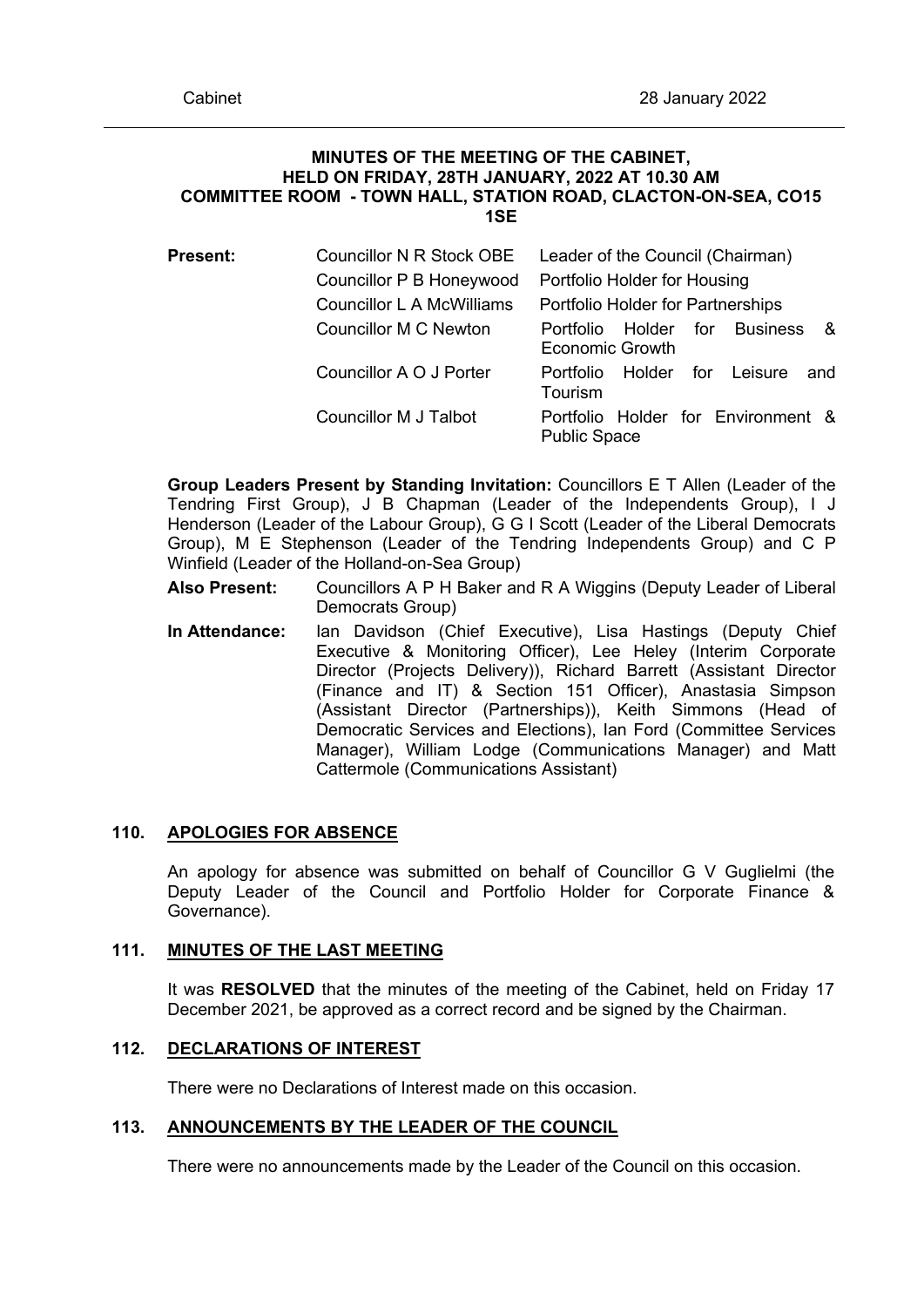# **114. ANNOUNCEMENTS BY CABINET MEMBERS**

There were no announcements made by the members of the Cabinet on this occasion.

## **115. MATTERS REFERRED TO THE CABINET BY THE COUNCIL**

There were no matters referred to the Cabinet by the Council on this occasion.

# **116. MATTERS REFERRED TO THE CABINET BY A COMMITTEE - REFERENCE FROM THE RESOURCES AND SERVICES OVERVIEW & SCRUTINY COMMITTEE - A.1 - SCRUTINY OF THE UPDATED FINANCIAL FORECAST/BUDGET PROPOSALS 2022/23 AND HOUSING REVENUE ACCOUNT BUDGET PROPOSALS 2022/2023**

Cabinet was aware that, at its meeting held on 12 January 2022 (Minute 50 referred), the Resources and Services Overview & Scrutiny Committee ("the Committee"), in accordance with the requirements of the Budget & Policy Framework Procedure Rules, had undertaken an enquiry into:-

- (1) the updated financial forecast and proposed budget position for 2022/23; and
- (2) the Housing Revenue Account (HRA) Budget for 2022/23 including the movement in HRA Balances, the level of fees and charges for 2021/22 and the HRA Capital Programme.

This enquiry had considered the above in the light of the Council's Medium Term Financial Strategy and its Treasury Strategy.

The Committee's enquiry had been assisted by the Leader of the Council and by individual Cabinet Members who had also outlined the Cabinet's initial highlight priority actions for 2022/23 and the synergy of those with the proposed Budget for 2022/23. A number of officers had also supported the enquiry.

The enquiry had been conducted through a private evidence gathering stage on 5 January 2022 followed by a public meeting during the day of 12 January 2022.

After a detailed discussion the Committee had RECOMMENDED to Cabinet:-

*"In respect of the financial forecast and proposed General Fund budget position for 2022/23*

- *1. That the issue of the level of carry forward amounts each year, as highlighted several times by the external auditors in their annual audit letters to the Council in recent years, be addressed urgently by the Cabinet.*
- *2. That the intentions for developing a Corporate Investment Plan in order to establish a process for considering proposals for investment against the Corporate Plan Priorities and developing a prioritisation framework for investment over the coming year and into the medium term be welcomed and:*
	- *a. That the schemes set out in the current reserves, provisions and one-off sums be reassessed as part of that Corporate Investment Plan process in order to avoid sums of money being allocated for schemes that are no longer to be*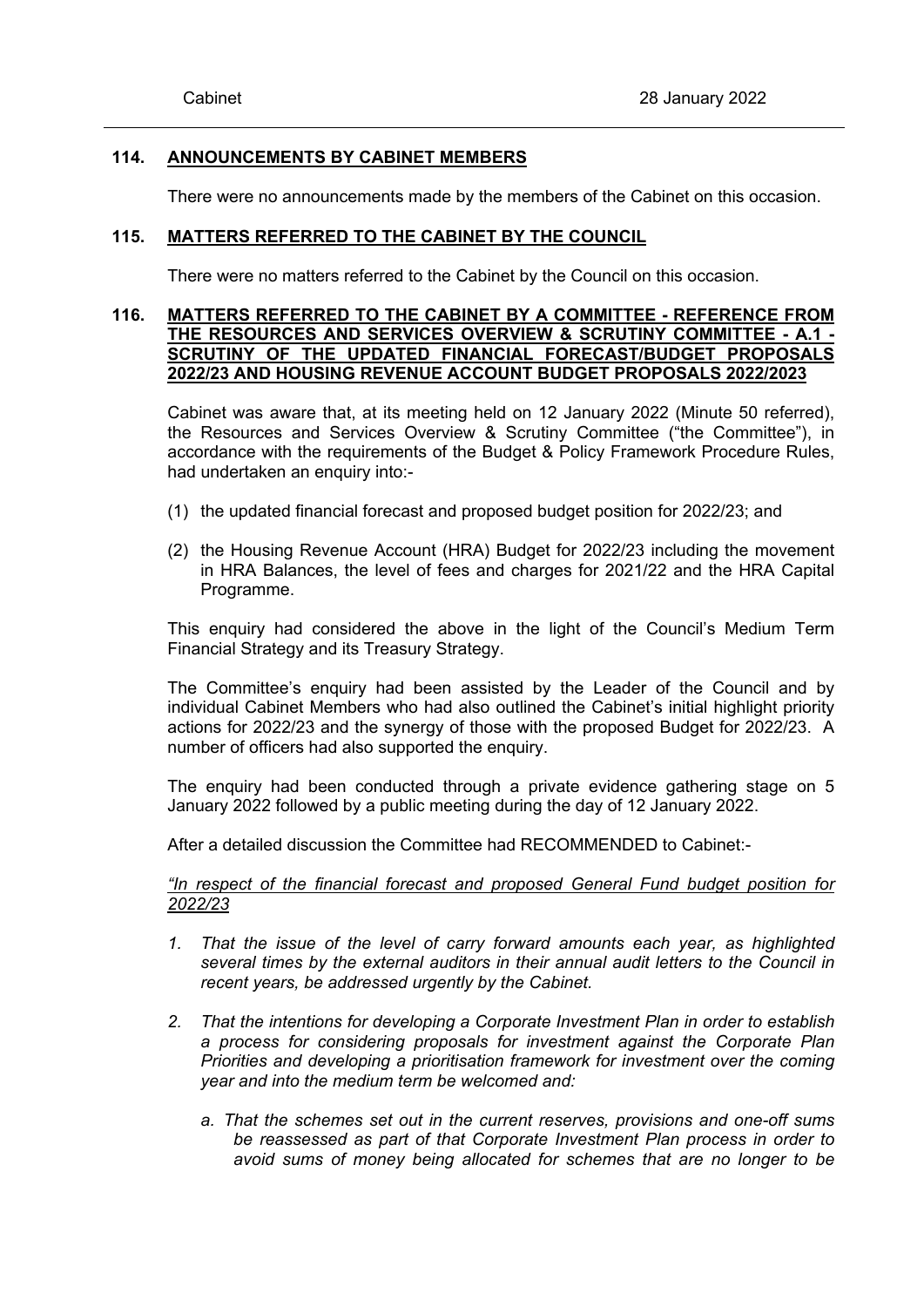*pursued and thereby hampering investment in schemes that can deliver real benefit to the District;*

- *b. That, further to (a) above, the approvals to establish a reserve for a Residents Free Parking Scheme (£221K in reserves) and to allocate funds for a Clacton Town Centre Fountain (£159K as a one-off sum) be reversed immediately (as they are not required/being pursued) and the sums reallocated to fund the posts of 6 Community Ambassadors, 4 Street Rangers and 1 Technical/Administration (at a total cost of £352K) for 2022/23 with the remaining £28K from the released funds being ring-fenced to support training, equipment and supplies costs associated with those posts in 2022/23.*
- *c. That the Plan should identify a range of seafront enhancements, developed in conjunction with seaside communities (including where relevant Town/Parish Councils) on the basis that these are funded by an expansion of beach huts in those communities.*
- *d. That the Plan should deliver on the intentions of the Public Conveniences Strategy by improvements in those continuing facilities (particularly in view of the saving of £72,200 from the Government's backdating of business rate relief to the start of 2020/21 and the absence of business rates on those facilities since the Strategy was adopted).*
- *e. That the Plan clearly identifies how it will integrate with the priorities for investment through funding secured through the Community Infrastructure Levy (CIL) and the monitoring of the investment through that funding route.*
- *3. That progress with the procurement of the new cremators for the Weeley crematorium and the significant loss of income in 2021/22 and 2023 while the cremators are out of action, be monitored, very closely, and councillors and the public be kept informed about the process.*
- *4. That internal procurement processes be re-examined with a view to strengthen those processes and addressing the risk of failure by companies who are major suppliers to the Council (given recent example of the company maintaining the cremators and other examples in recent years).*
- *5. That the planned events for the platinum Jubilee and associated funding for them, be approved as a matter of urgency.*
- *6. That the problem of littering along the A120 be highlighted and the Council pursues with Essex County Council and Highways England, frequent cleaning of the road, and verges next to it, with waste bins that are suitable for the level of use be installed and maintained in the laybys between Ardleigh Crown and Harwich, so that this major route through the District is kept clean.*

### *In respect of the Housing Revenue Account 2022/23*

*1. That, in respect of the Housing Revenue Account, stretch targets be introduced for void levels given the impact on the budget in lost rental income and Council Tax (including the proposed surcharge for empty homes being introduced for 2022/23)*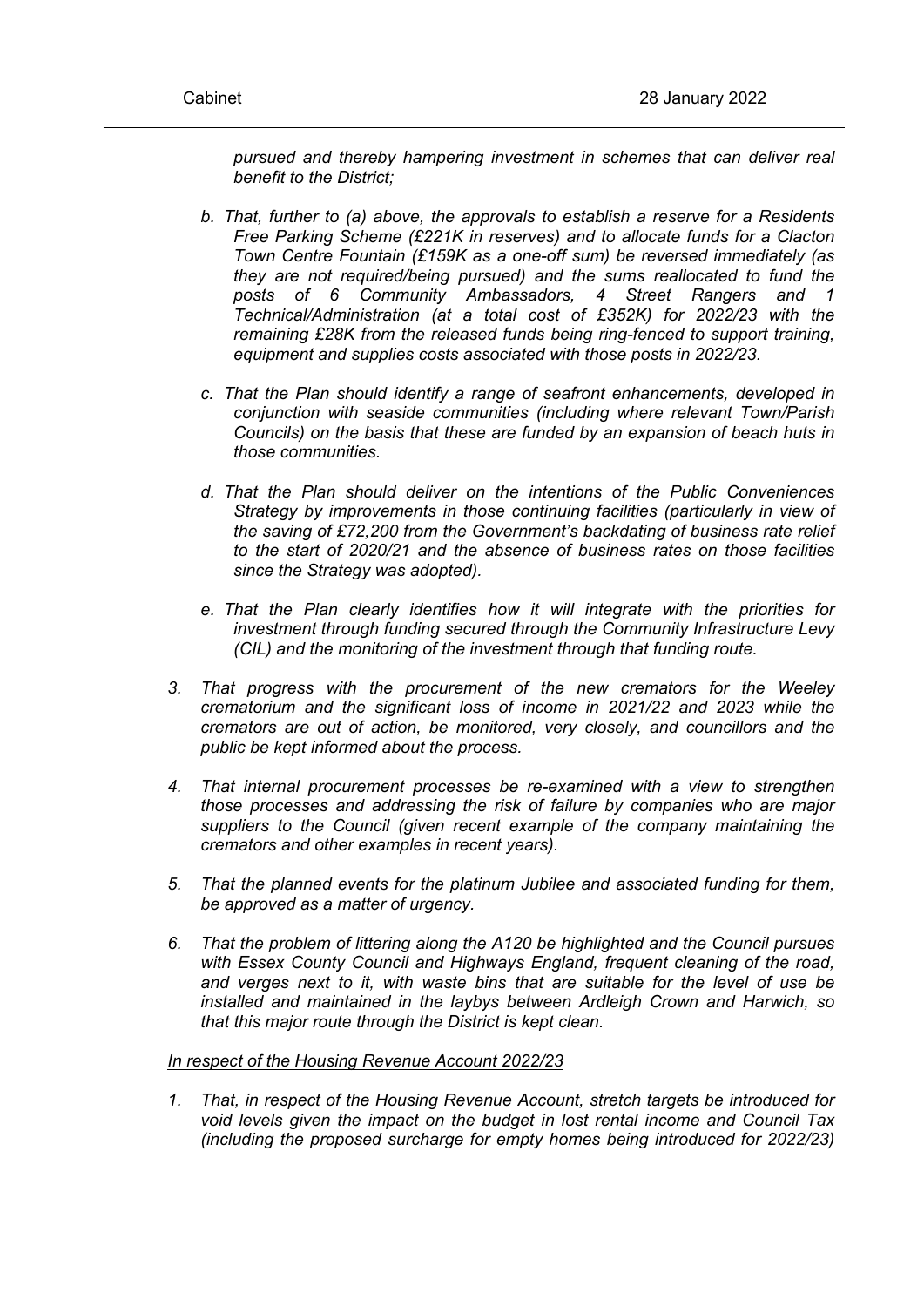*and the demand for housing that could be met by bringing void homes back into rental.*

*2. That the Council commences setting aside funds to meet the costs that will arise from the housing stock condition survey (albeit that the full extent of those sums is not yet known).*

## *In respect of the proposed highlight priorities for 2022/23*

- *1. That the Cabinet reassess its highlight priorities for 2022/23 and include in them, with appropriate budget and milestones or otherwise implement the following:*
	- *a. Progress with the various steps that will be part of the Stock Condition Survey to be undertaken in 2022/23 – in view of the important role the Council has as a major local landlord and the need to prepare for the implications of the Hackett review and revisions to the Decent Homes Standard.*
	- *b. Delivery of key elements of the emerging Sports and Leisure Strategy – given the need to take forward the range of actions to improve activity levels not just among those who are currently not active but also among those who are moderately active and across all parts of the District.*
	- *c. As part of the growing and Inclusive Economy Theme, Tourism Officers/ events proposed priority, include measures to increase the numbers and extend the percentage of visitors to the area that can (and do) stay overnight and thereby increase dramatically the spend locally by visitors.*
	- *d. In respect of the proposed priority of carbon reduction/climate action:*
		- *i. as and when initiatives are brought forward, details should be provided as to how the relevant carbon reduction measures affect the Council and its partners financially (and is there a consequence for job numbers/skills of the individual measures).*
		- *ii. the proposals for Electric Vehicle charging points across the District be worked up and the consequential budgetary issues for the Council be established and shared widely."*

The Cabinet had before it the responses of the Corporate Finance & Governance Portfolio Holder thereto as follows:-

*"Firstly, I would like to thank the Committee for the really positive and constructive approach they took to the scrutiny of the budgets. There was some challenging questions along with some really helpful discussions that support the development of the budgets.* 

*In terms of the issues raised by the Committee, comments are set out as follows taking each point in turn:*

## *In respect of the financial forecast and proposed General Fund budget position for 2022/23*

*1&2) As mentioned directly at the Committee's meeting, this will form part of the emerging Corporate Investment Plan, which in turn will be supported by an existing budget to provide increased capacity in the right places to deliver against the Council's ambitious agenda. Although the Corporate Investment Plan will be a 'live' and on-going process, the first phase is planned to be presented to Cabinet in February.*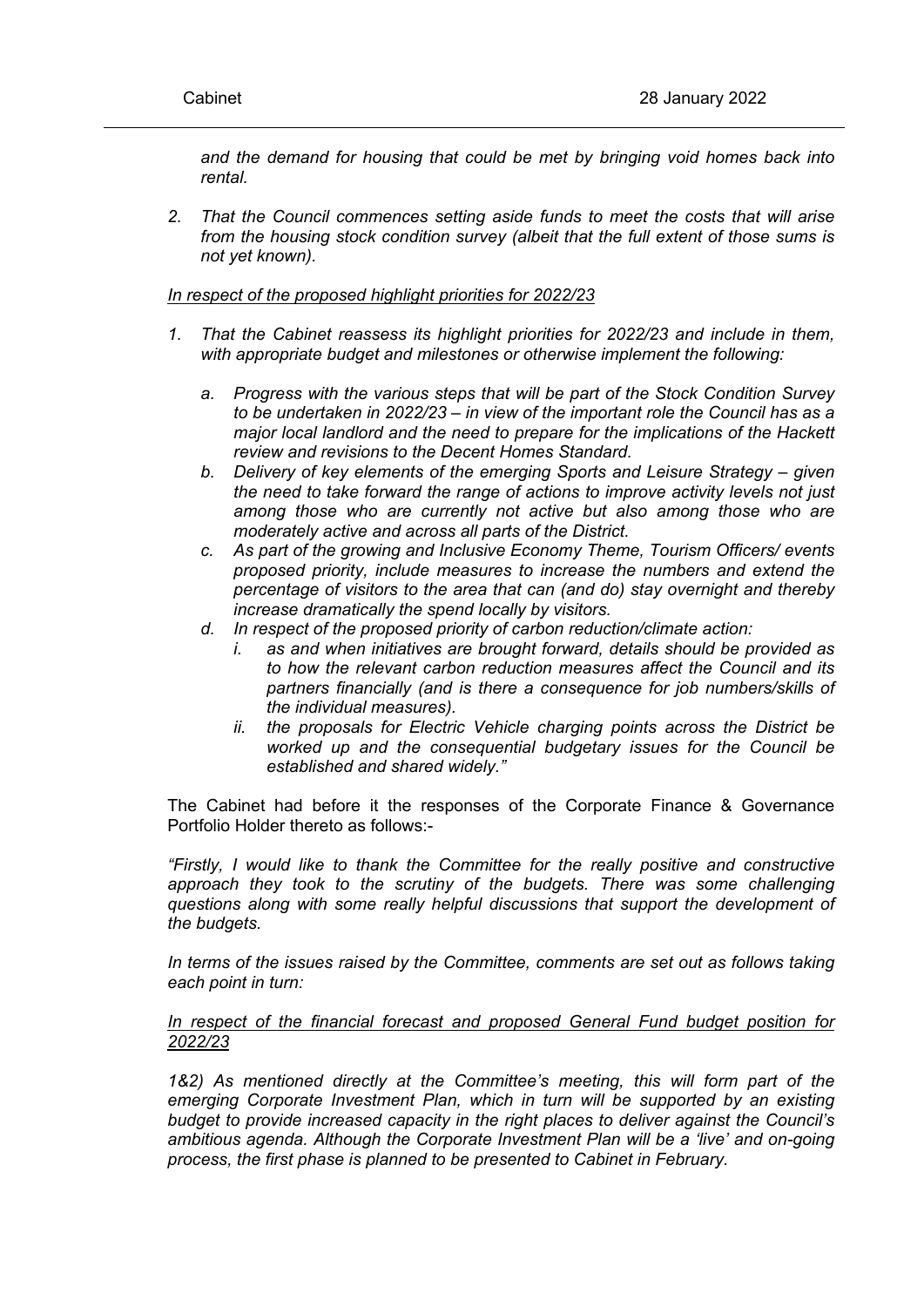- *a. The Committee's support for the Corporate Investment Plan is welcomed and I can confirm that it will take into account the current level of reserves and one-off amounts as highlighted by the Committee. In terms of the Committee's proposals for what the plan should include, additional comments against each further point raised are as follows:*
- *b. The Resident's Free Parking Reserve referred to by the Committee is no longer available as this was committed to the current cliff stabilisation works along Clacton and Holland that was agreed by Cabinet back in March 2021. However, the one-off funding for the posts referred to by the Committee has been identified within the overall GF budget presented later on the agenda.*
- *c. This commitment is already set out within the Council's Tourism Strategy and would therefore naturally form part of the Corporate Investment Plan approach going forward.*
- *d. As an existing strategy, actions to enhance / improve public conveniences would naturally form part of the Corporate Investment Plan. Funding would need to be considered within the Council's wider financial position as the business rates relief referred to has already been built into the base budget as part of delivering a sustainable budget and forecast going forward.*
- *e. Although subject to a future decision, a Corporate Investment Plan would be expected to be an important and overlapping element of a Community Infrastructure Levy approach and would therefore be developed on that basis.*
- *3) Agreed, and as set out within the GF budget report later on in the agenda, the cost of the cremators is expected to be lower than initially expected which can provide a financial 'offset' against the loss of income.*
- *4) This echoes the similar comment that was raised when the Council's housing maintenance provider fell into administration several years ago. It was highlighted at the time that existing procurement processes do address this issue through a number of checks, such as the economic / financial standing of potential contractors, but it was recognised that it is impossible to completely remove this risk. However, as part of the new collaborative procurement arrangements with ECC, the issue will be revisited to identify if there are any changes that can be made to existing processes that add additional resilience against this risk.*
- *5) This will from part of the Corporate Investment Plan mentioned above, that is planned to be presented to Cabinet in February.*
- *6) The matter highlighted by the Committee will be raised with ECC [Essex County Council].*

## *In respect of the Housing Revenue Account 2022/23*

*1) As previously highlighted, it is good to see void rates returning to more historic levels following a number of interventions and managed responses. In terms of a stretched target, we aim to reduce void rates to a minimum whilst recognising the need to undertake remedial work etc. before properties are relet. With that in mind, it would not necessarily be right to work towards an absolute target but more about*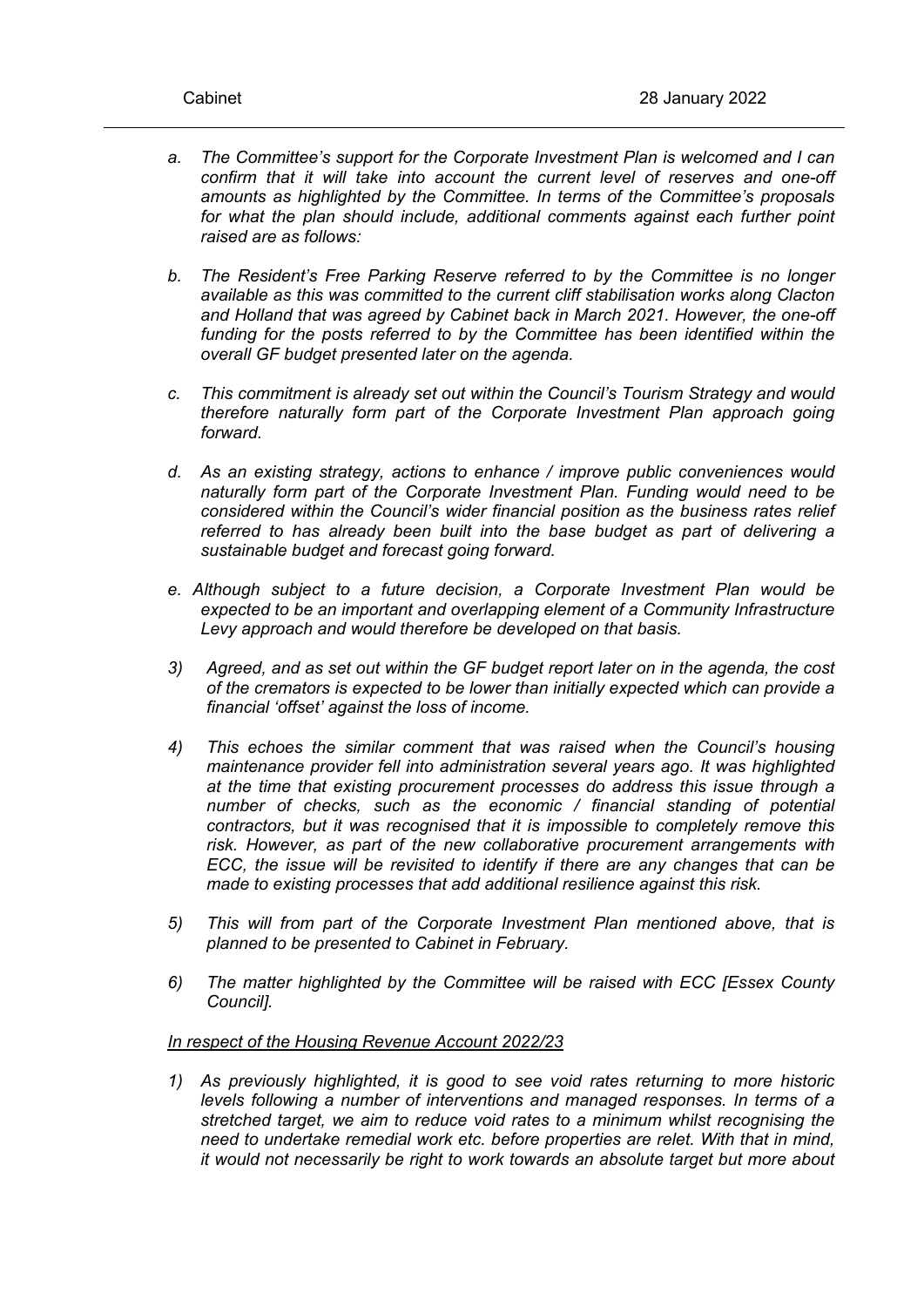*keep driving the number down to a level that is both achievable and sustainable as measured against the current historic level of 2%.*

*2) As set out later on in the agenda, the HRA surplus for 2022/23 of £0.333m has been set aside within the capital programme to support the investment in existing tenant's homes, which will reflect the outcome of the proposed stock condition survey.*

## *In respect of the proposed highlight priorities for 2022/23*

*I want to welcome the feedback from the Committee on the initial proposals for highlight priorities from 1 April 2022 and thank them for the time taken to consider those initial proposals. The feedback will be considered by Cabinet on 25 February alongside feedback from the Community Leadership Overview and Scrutiny Committee and the submitted views from the public and partners. I am aware that we have had over 160 responses to the online survey on this subject. It is only right and proper that we look at priorities to highlight for 2022/23 on 25 February having considered all those responses and the feedback from the two Overview and Scrutiny Committees."*

Having considered the recommendations of the Resources and Services Overview & Scrutiny Committee, together with the responses of the Corporate Finance & Governance Portfolio Holder thereto:-

It was moved by Councillor Stock OBE, seconded by Councillor P B Honeywood and:- **RESOLVED** that the recommendations made by the Resources and Services Overview & Scrutiny Committee be noted and that the responses of the Corporate Finance & Governance Portfolio Holder thereto be endorsed.

# **117. LEADER OF THE COUNCIL'S ITEMS - A.2 - KEY PRIORITY ACTIONS 2021/22 TOWARDS CORPORATE PLAN THEMES - MONITORING REPORT AT THE THIRD QUARTER POINT**

Cabinet gave consideration to a report of the Leader of the Council (A.2) which provided it with an update on the positive progress with the Key Priority Actions adopted for 2021/22 towards the Council's Corporate Plan Themes for 2020/24.

Having duly considered all of the information contained in the Leader of the Council's report:-

It was moved by Councillor Stock OBE, seconded by Councillor Porter and:-

**RESOLVED** that the contents of the report be noted together with the highlighted realignment of particular milestones for particular key priority actions set out in the report.

# **118. CABINET MEMBERS' ITEMS - REPORT OF THE CORPORATE FINANCE AND GOVERNANCE PORTFOLIO HOLDER - A.3 - LATEST FINANCIAL FORECAST / FINAL GENERAL FUND BUDGET PROPOSALS 2022/23**

Cabinet gave consideration to a report of the Corporate Finance & Governance Portfolio Holder (A.3) which sought its approval of the:-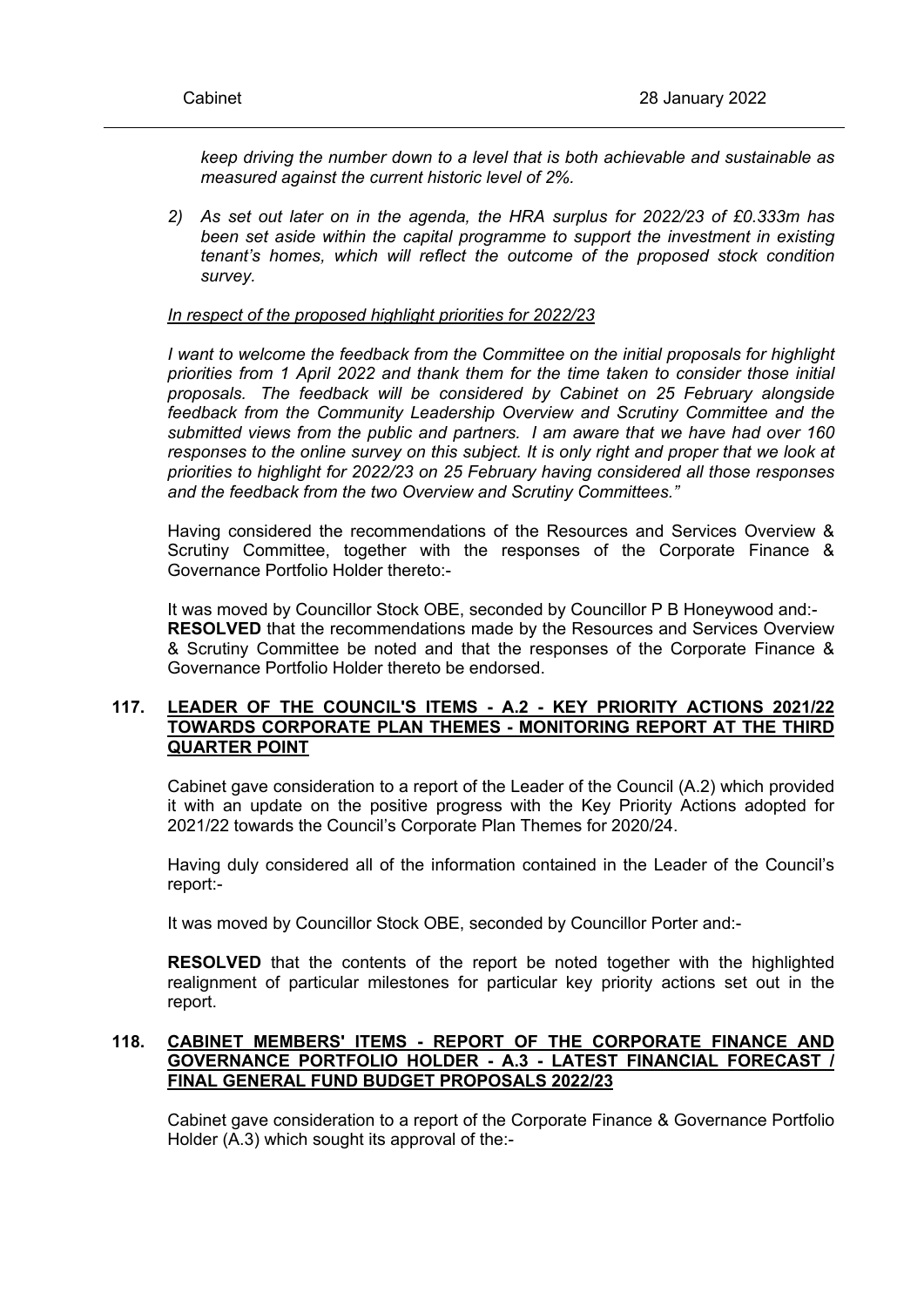- latest financial forecast / budget proposals and council tax amount for 2022/23 for recommending to Full Council; and
- associated delegations to the Portfolio Holder for Corporate Finance and Governance to:
	- i) agree the detailed budget proposals and formal draft resolutions / 'technical' appendices required for Full Council on 15 February 2022; and
	- ii) agree / adopt an associated mandatory business rate relief scheme for 2022/23.

Cabinet recalled that, at its meeting held on 17 December 2021 (Minute 99 referred), it had considered the Updated Financial Forecast / Budget 2022/23. The forecast at that time provided for a deficit of £1.488m that was to be met by drawing down money from the Forecast Risk Fund. That Updated Financial Forecast had subsequently been subject to consultation with the Resources and Services Overview and Scrutiny Committee, which had met on 12 January 2022, and that Committee's comments had been considered earlier in the meeting (as reported above under Minute 116).

It was reported that, since the Cabinet's meeting on 17 December 2021, additional changes had been required, primarily as a result of new or revised information becoming available which had included the Government's Financial Settlement announcements.

Members were informed that the changes required had resulted in a reduced deficit for 2022/23 of £0.431m, a change of £1.057m compared to the £1.488m deficit presented to Cabinet in December 2021. Appendix A to the Portfolio Holder's report, along with comments set out later on in the report, provided further details across the various lines of the forecast, with the most significant change being the receipt of the revenue support grant and other associated funding from the Government. In addition, the most up to date savings schedule and cost pressure summary were set out in Appendices B and C respectively.

Cabinet was made aware that, in order to enable the detailed estimates along with the various resolutions / 'technical' appendices required for Full Council in February 2022 to be finalised, a delegation to the Portfolio Holder for Corporate Finance and Governance had been included within the Portfolio Holder's written recommendations. A further delegation had also been included to enable a business rate relief policy, associated with a 2022/23 mandatory Government relief scheme, to be finalised in advance of bills being printed and sent out before the start of the new financial year.

Members were advised that the budget position set out in this report might change, as further adjustments could be required as part of finalising the budget for presenting to Council on 15 February 2022, with a further delegation included in the Portfolio Holder's recommendations to reflect this.

Cabinet was informed that, based on the final proposed budget for 2022/23, the Council Tax requirement was £9.112m, which was based on a £5 increase for this Council's services, with a Band D council tax of £182.64. Those figures would remain unchanged and therefore would be reflected in the various budget resolutions / 'technical' appendices proposed to be delegated to the Portfolio Holder for Corporate Finance and Governance.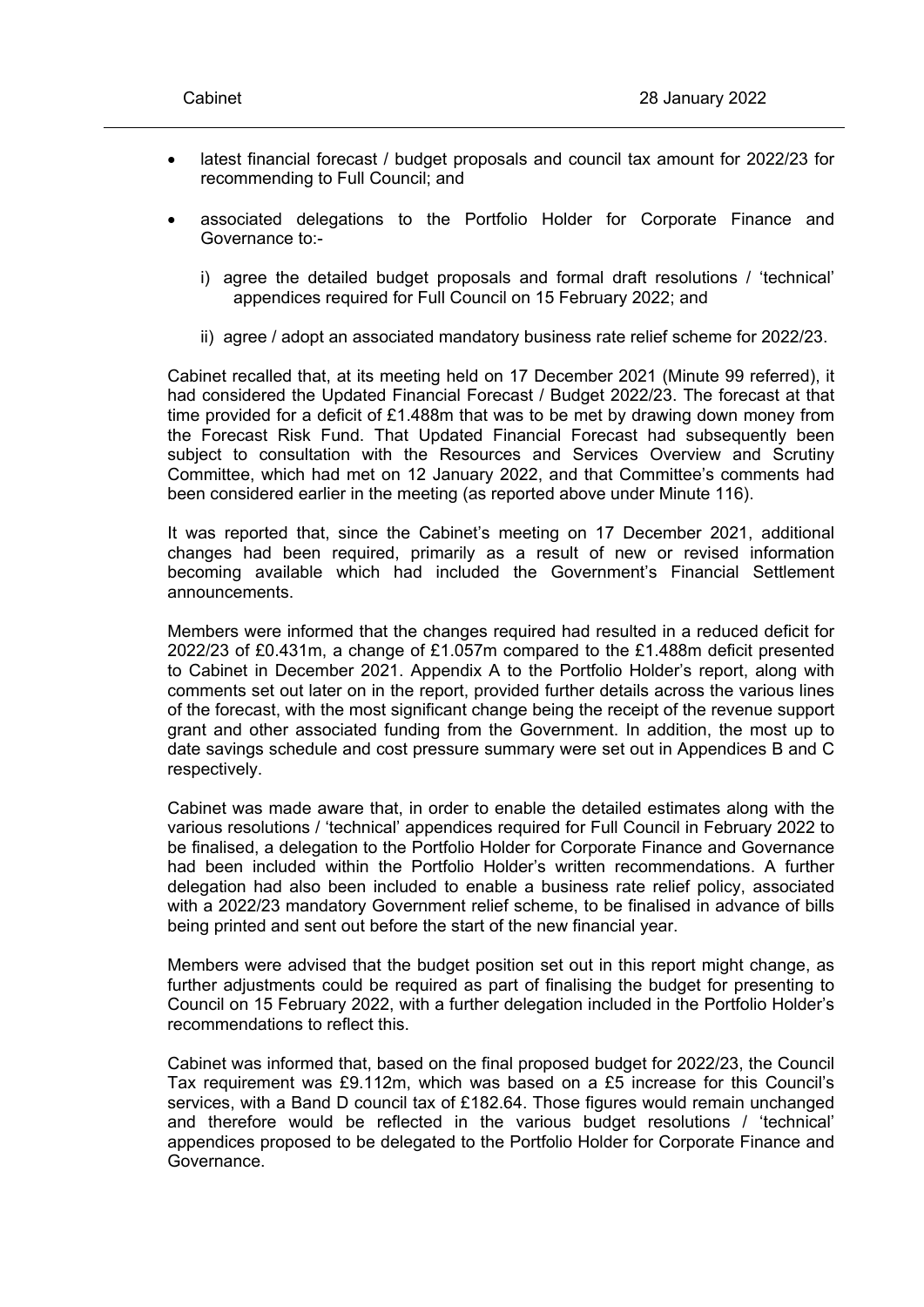Members were reminded that the Council's annual budget and the district and parish elements of the council tax would be considered by Full Council on 15 February 2022 with approval of the 'full' council tax levy for the year being considered by the Human Resources and Council Tax Committee on 24 February 2022.

Similarly to last year, the approval of the associated Treasury Strategy for 2022/23 for consultation with the Resources and Services Overview and Scrutiny Committee was recommended to be delegated to the Portfolio Holder for Corporate Finance and Governance.

Cabinet was informed that, although this report related to the proposed budget for 2022/23, a recommendation had also been included in order to respond to a relatively urgent matter relating to the purchase of additional audio and visual equipment to enhance / complement the facilities available in the new committee room in the Town Hall and to continue with live streaming of meetings.

Having duly considered all of the information and advice contained in the Corporate Finance & Governance Portfolio Holder's report and in order to enable the updated financial forecast and proposed budget position for 2022/23 to be submitted to Full Council in accordance with the requirements of the Council's Budget and Policy Framework Procedure Rules:-

It was moved by Councillor Stock OBE, seconded by Councillor P B Honeywood and:-

**RESOLVED** that Cabinet –

- (a) approves the latest financial forecast set out in Appendix A, along with the savings and cost pressures set out in Appendix B and C respectively that form the firm proposals for the 2022/23 budget and recommends to Full Council a Band D Council Tax for district services of £182.64 for 2022/23 (a £5 increase), along with the associated council tax requirement of £9.112m;
- (b) authorises the Portfolio Holder for Corporate Finance and Governance to agree the 'technical' appendices and resolutions for the budget proposals for recommending to Full Council on 15 February 2022;
- (c)authorises the Chief Executive, in consultation with the Leader of the Council and the Corporate Finance and Governance Portfolio Holder, to report directly to Council in respect of the formal resolutions necessary to implement the Executive's budget proposals along with any late information or notifications received from the Government;
- (d) authorises the Portfolio Holder for Corporate Finance and Governance, to agree / adopt a Retail, Hospitality and Leisure mandatory business rate relief scheme for 2022/23;
- (e)authorises the Portfolio Holder for Corporate Finance and Governance to approve the draft Treasury Strategy 2022/23 for consultation with the Resources and Services Overview and Scrutiny Committee; and
- (f)approves that, in respect of the in-year budget for 2021/22, £0.064m be added to the Capital Programme in order to enable the purchase and installation of additional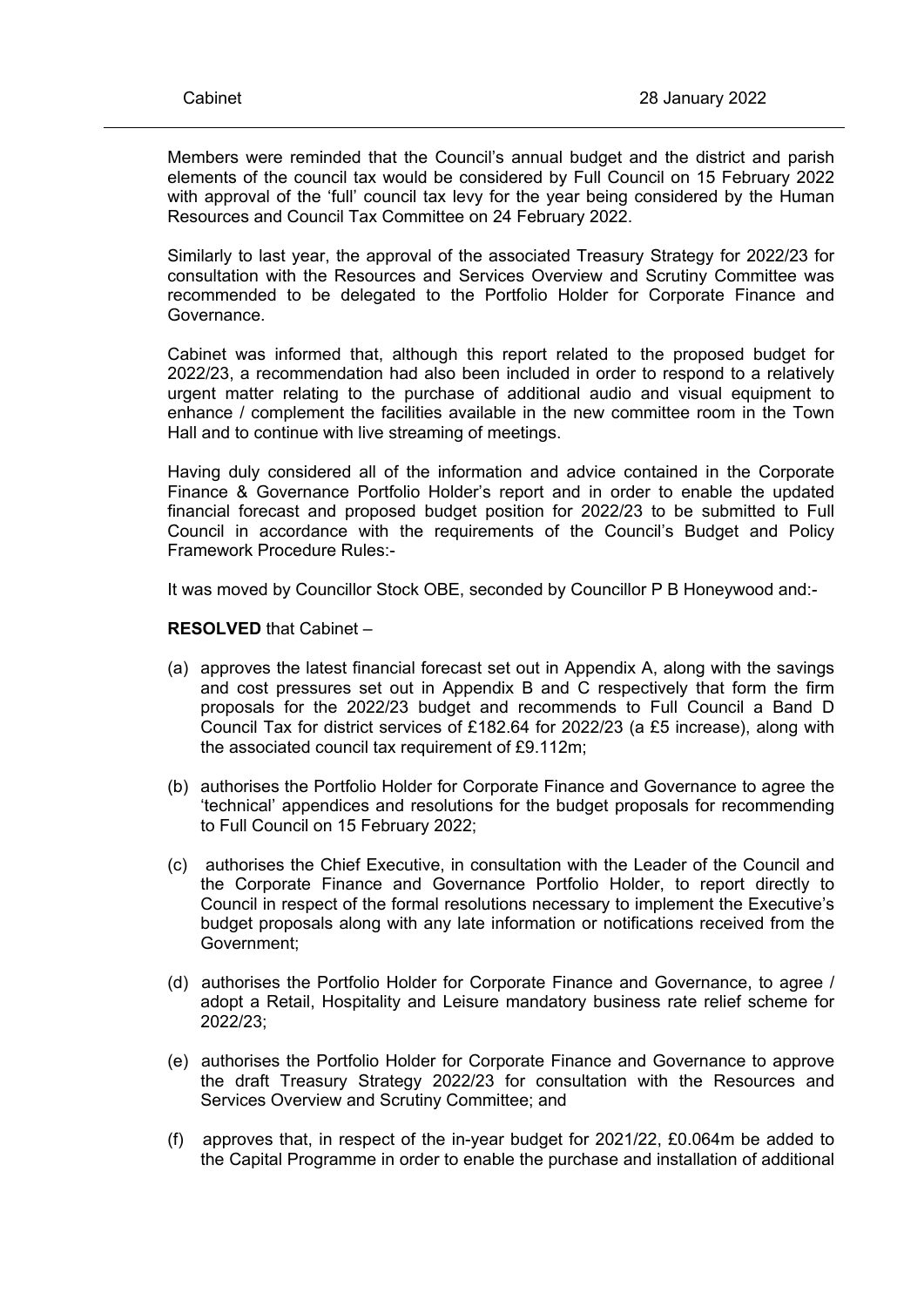audio and visual equipment associated with the 'live streaming' of meetings and improving the quality of sound within the new committee room, which will be funded by adjustments elsewhere within the overall 2021/22 budget, as identified by the Assistant Director (Finance & IT), in consultation with the Portfolio Holder for Corporate Finance and Governance.

## **119. CABINET MEMBERS' ITEMS - JOINT REPORT OF THE HOUSING PORTFOLIO HOLDER AND THE CORPORATE FINANCE & GOVERNANCE PORTFOLIO HOLDER - A.4 - HOUSING REVENUE ACCOUNT BUDGET PROPOSALS 2022/2023**

Cabinet had before it a joint report of the Housing Portfolio Holder and the Corporate Finance & Governance Portfolio Holder (A.4) which sought its approval of the final Housing Revenue Account (HRA) budget proposals for 2022/23 (including fees and charges, capital programme and movement in HRA Balances) for recommendation to Council on 15 February 2022.

Cabinet recalled that, at its meeting held on 17 December 2021 (Minute 101 referred), it had considered the HRA Business Plan and Budget Proposals 2022/23. The budget proposals at that time had provided for a surplus of £0.143m that was agreed to be contributed to the Capital Programme. Those proposals had subsequently been subject to consultation with the Resources and Services Overview and Scrutiny Committee, which had met on 12 January 2022, and that Committee's comments had been considered earlier in the meeting (as reported above under Minute 116).

It was reported that since the Cabinet's meeting on 17 December 2021, a small number of changes had been required, the most significant of which related to the recharges from the General Fund. Those changes had resulted in the overall surplus increasing to £0.333m a change of £0.190m compared to the surplus of £0.143 presented to Cabinet in December. Appendix A to the Portfolio Holders' joint report set out the updated Business Plan, in terms of 2021/22 and 2022/23, with Appendix B thereto setting out the proposed detailed budgets that reflected this latest position.

Cabinet was advised that this position remained subject to further adjustments that might be required as part of finalising the budget for presenting to Council on 15 February 2021, with a delegation included in the Portfolio Holders' written recommendations to respond to this possibility.

Members were informed that the revised forecast surplus in 2022/23 remained committed to investing in capital works, which included the delivery of new affordable housing but also the continued investment in the homes of the Council's existing tenants. The surplus set out above of £0.333m therefore remained as a contribution to the HRA capital programme.

Appendix C to the Portfolio Holders' joint report set out the proposed fees and charges for 2022/23, which broadly reflected inflationary uplifts where relevant or changes to better reflect the cost of providing the associated service.

The proposed HRA Capital Programme for 2022/23 was set out in Appendix D thereto, which now included the additional contribution of £0.333m as mentioned above.

Members were made aware that the average weekly rent remained unchanged to the figure reported in December 2021 at £87.55, an increase of 4.1% over the comparable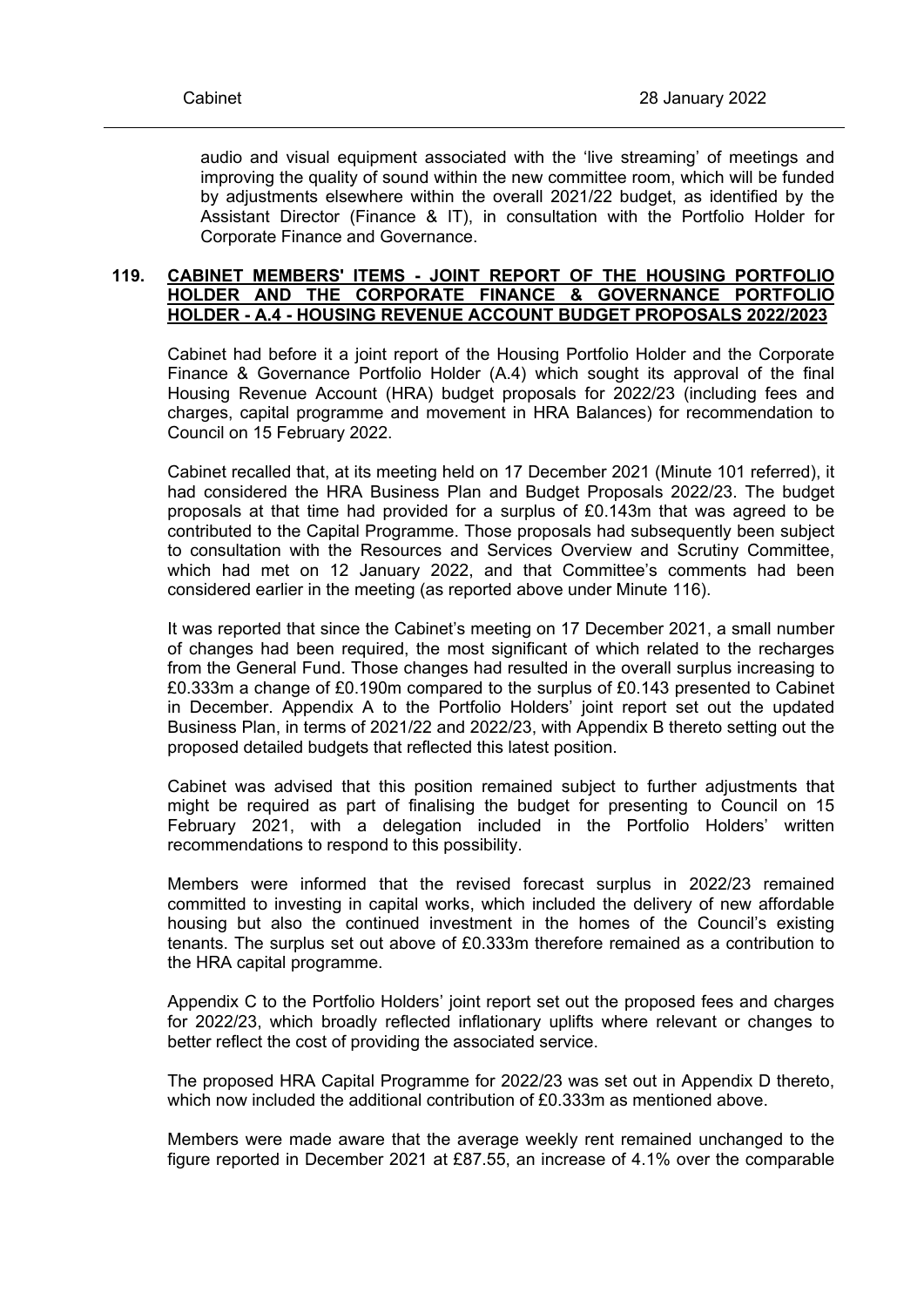figure of £84.10 for 2021/22. As mentioned within the report to Cabinet in December 2021, due to the relatively volatile CPI rates experienced since the start of the COVID 19 pandemic, if the proposed level of rent increase in 2022/23 was taken together with the relatively low figure of 1.5% last year, then the average annual increase would be 2.8% over the two years.

It was reported that the HRA general balance was forecast to total £4.325m at the end of 2022/23, which retained a strong financial position against which the Housing Strategy and associated HRA 30 year Business Plan could be continue to be delivered / developed.

Cabinet recognised that the HRA balances, together with the proposed rent increase for 2022/23 were important elements of the overall business plan, especially against the background of the risks that were expected to emerge from the Hackett Review and the new decent homes standards along with delivery actions underpinned by the Council's Housing Strategy.

Cabinet noted that the HRA debt continued to reduce year on year as principal was repaid with a total debt position at the end of 2022/23 forecast to be £35.350m (a reduction of £1.427m compared with the figure at the end of 2021/22).

Officers had consulted with the Chairman of the Tenant's Panel who had responded with positive comments on the HRA Budget Proposals. Cabinet recognised that the Tenant's Panel played an important role in developing the HRA Business Plan and budget proposals moving forward.

Having duly considered all of the information and advice contained in the Housing Portfolio Holder and the Corporate Finance & Governance Portfolio Holder's joint report and in order to enable the HRA budget proposals for 2022/23 to be submitted to Council for its approval:-

It was moved by Councillor P B Honeywood, seconded by Councillor Stock OBE and:-

## **RESOLVED** that Cabinet –

- (a) authorises the Assistant Director (Finance & IT), in consultation with the Housing Portfolio Holder, to adjust the forecast / budget, including the use of reserves, in the event that the financial position changes prior to Council considering the HRA budget on 15 February 2022;
- (b) subject to (a) above, approves and recommends to Full Council on 15 February 2022 a 4.1% increase in dwelling rents in 2022/23 along with the detailed HRA Budget proposals for 2022/23, as set out in Appendices B to E to item A.4 of the Joint Report of the Housing Portfolio Holder and the Corporate Finance & Governance Portfolio Holder.

## **120. CABINET MEMBERS' ITEMS - JOINT REPORT OF THE BUSINESS & ECONOMIC GROWTH PORTFOLIO HOLDER AND THE CORPORATE FINANCE & GOVERNANCE PORTFOLIO HOLDER - A.5 - STARLINGS SITE AND MILTON ROAD, HARWICH REDEVELOPMENTS**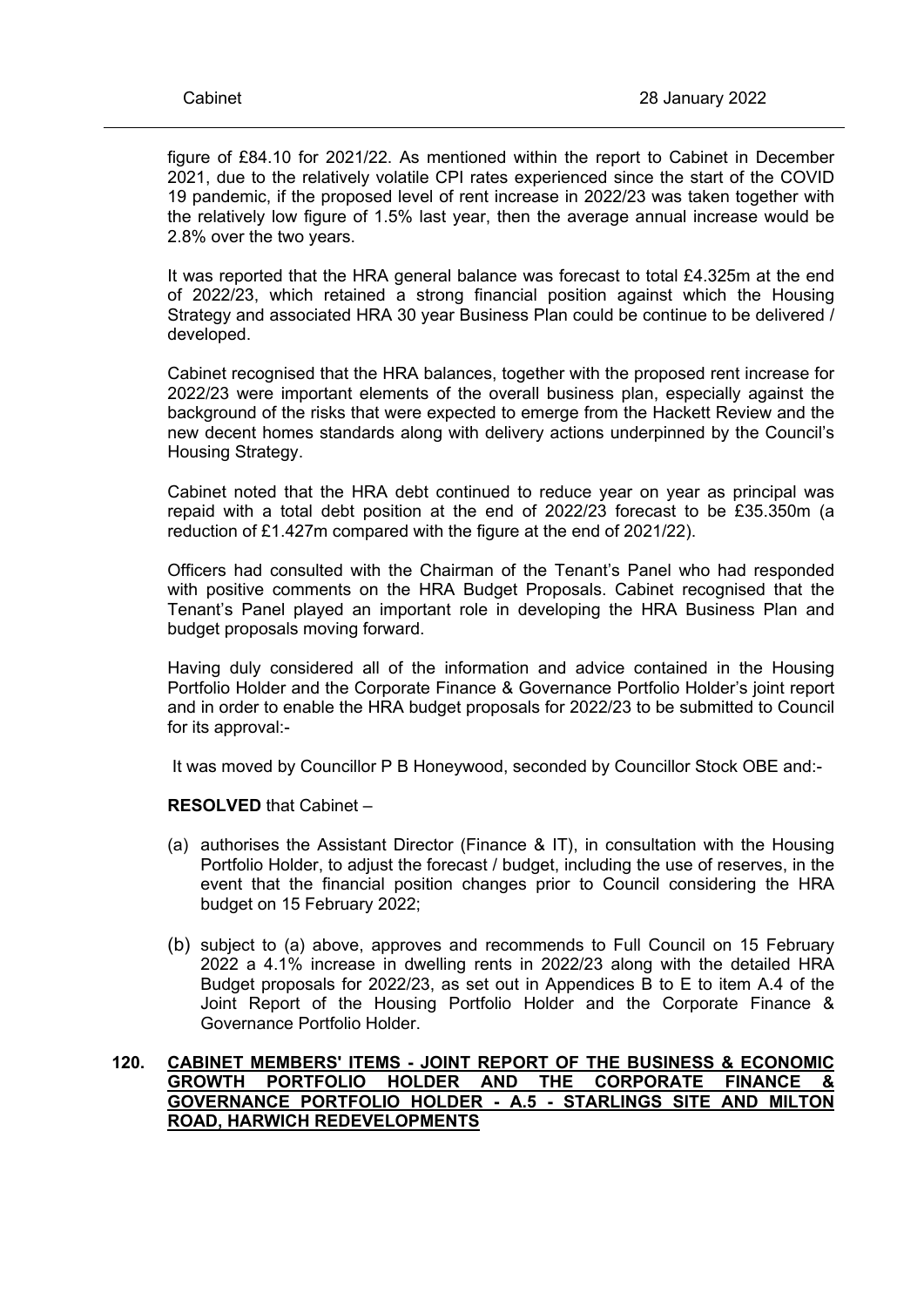Cabinet had before it a detailed joint report of the Corporate Finance & Governance Portfolio Holder and the Housing Portfolio Holder (A.5) which requested that, given the significant inflation in construction costs in the last six months, Cabinet approve a transfer of £272,383 from the Business Investment Fund to the Starlings project.

The joint report also requested that demolition of the Milton Road Car Park was postponed and an options paper be brought forward for the site during 2022/23. Furthermore, that in the interim at least £74,000 of the sum to demolish Milton Road Car Park be reassigned to the Starlings Project, in order to enable the scheme to proceed. Further, that up to £12,000 of budgeted demolition costs for Milton Road be used to commission a report to determine the car park's current condition and structural stability and the maintenance requirements and costs.

Cabinet recalled that, at its meeting in July 2019, it had approved the strategy for the revitalisation of Dovercourt town centre, which set out a positive vision to guide development and identified twenty projects to attract residents and visitors, and to improve the image and quality of the centre (called the 'Dovercourt Masterplan Revisited'). The Cabinet had also agreed at that meeting to the preparation of a detailed business case for the redevelopment of the Starlings Site and Milton Road Car Park. That business case had been considered by Cabinet in September 2019 and Cabinet had approved the acquisition and redevelopment of the Starlings site and the demolition of the Milton Road Car Park. Cabinet had also allocated £1.595m funding to the project from existing budgets. £86,000 of that fund had been allocated to the demolition of Milton Road Car Park.

### *Starlings*

Members were aware that the works aimed to bring back into productive use a vacant and derelict site, which currently blighted and had a negative impact on Dovercourt High Street. The new Starlings Car Park would provide 51 parking spaces with four disabled bays and a minimum of four charging points for Electric Vehicles, able to charge up to eight cars.

It was considered that the project had significant benefits. It would create a more accessible public car park and provide the potential for a multi-use 'event space' in the town centre. It was felt that this would improve footfall in the town and reduce opportunities for crime and disorder. This investment should create confidence in the market to encourage private sector investment within the town centre and give the town's existing traders the confidence to invest in their businesses and in their property. It would bring new amenity into the town centre with new toilets, and a high quality design scheme for the public realm.

It was reported that Phase 1 of the Starlings redevelopment had been completed with the initial feasibility, survey and site investigation. A Portfolio Holder decision dated April 2020 had provided authorisation to proceed with the land acquisition and detailed design and the land for the Starlings site had been acquired in August 2020 at a cost of £528,000.

The main scheme had been developed with detailed design by Richard Jackson Ltd in 2020/21 with a total of approximately £670,000 spent on the project to date. Competitive tenders had been sought for the scheme in autumn in 2021. The project consultant's Richard Jackson Ltd had reviewed the tenders and had made a recommendation.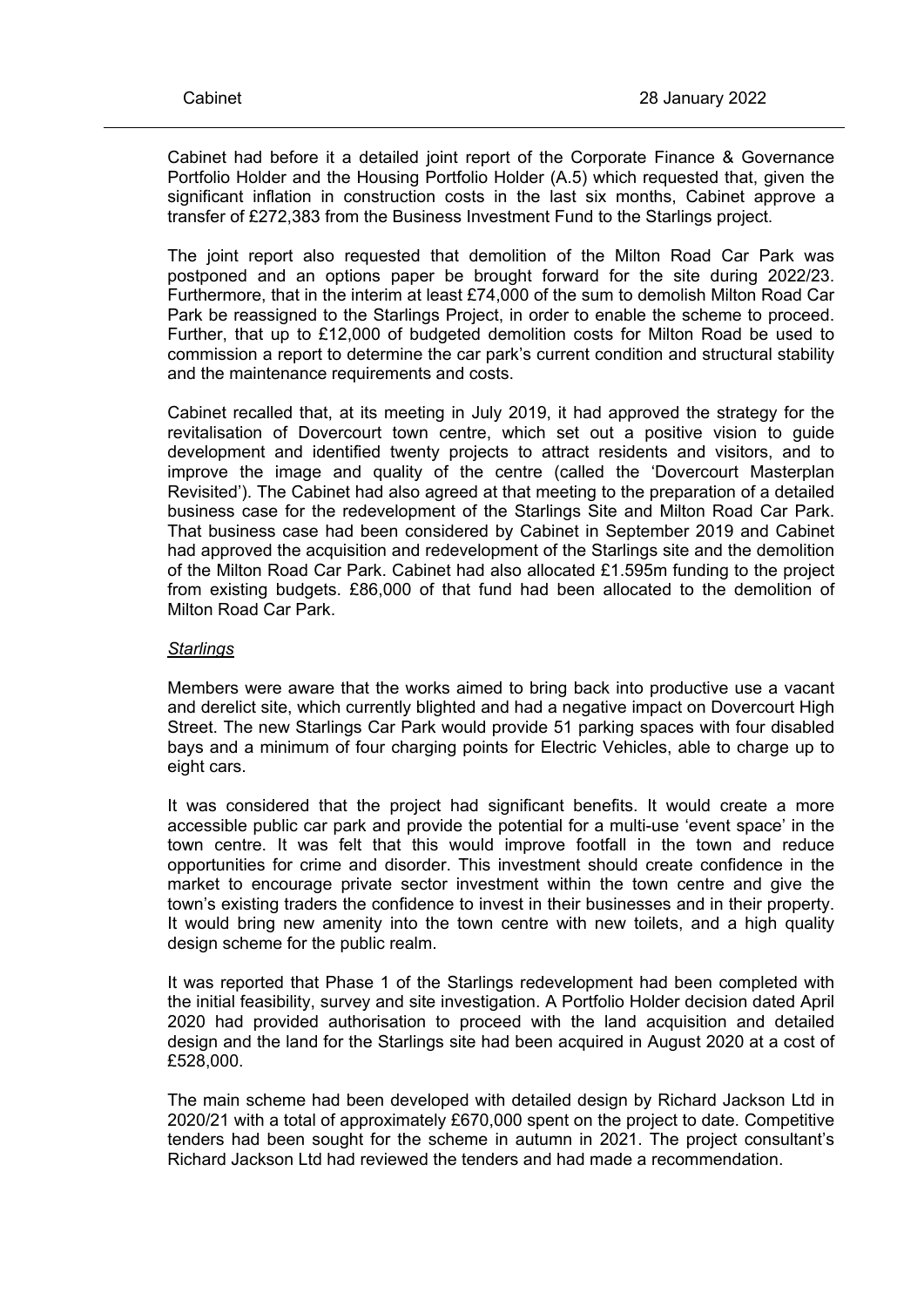Members were informed that the tenders had come back in line with the significant inflationary costs in materials and labour in the construction industry in the last six months. Following evaluation and assessment the lowest and recommended tender was for £827,724. There had also been additional costs identified for the scheme, including for the electrical vehicle charging scheme and proposals for a left turn option out of the carpark. As a result, the total cost of the Starlings scheme was estimated to be £1,971,000, an additional £376,383 above the budget of £1,595,000.

Cabinet now had options on how it wished to proceed.

#### Option One – Stop all Works

This option was to stop all works at this point, accepting the sunk costs into the project. The project would have created a design with planning permission and a tender pack for the works. It could be left to a point in time when the project could seek external funding, for example from the Levelling Up Fund. However, this would mean significant project delay on one of the Council's top priorities, with external funding uncertain.

#### Option Two – Value Engineering

An alternative option was value engineering. It was possible to reduce the costs of the scheme by removing the left turn option out of the carpark, which had been brought in later in the design phase, remained a high risk to the programme and to the budget, and had not yet been approved by Essex Highways. This would save £30,000 and it was the Portfolio Holders' recommendation that this saving be taken.

In addition, the construction of the toilets could be delayed or abandoned, which would save about £70,000, changing the level so that the carpark was sloped rather than flat, thus removing the need for a retaining wall, which would reduce costs in the region of £100,000. However, those two changes would significantly reduce the amenity of the scheme, given the age of the current Milton Road Car Park toilets and that the purpose of creating a level car park was to enable it to be used as an events space which had the opportunity to bring people into the centre of the town.

The scheme could remove all, or a proportion of, the agreed £208,000 contingency, given that this was a fixed price contract. However, there remained risks to the project programme and to the budget including, for example, site contamination. So it was recommended to hold the budget for contingency in order to enable sufficient funds to be set aside for the project to complete.

Project costs could be reduced by seeking additional funding. Central government offered grants for up to 75 percent of electric vehicles charging points, which could save between £15,000 and £26,500, depending on the outcome of the bid. This funding option was being pursued, which if successful would reduce the amount of investment required by the Council.

There was also the opportunity to save costs by postponing the demolition of the Milton Road Carpark.

*Milton Road progress and proposal*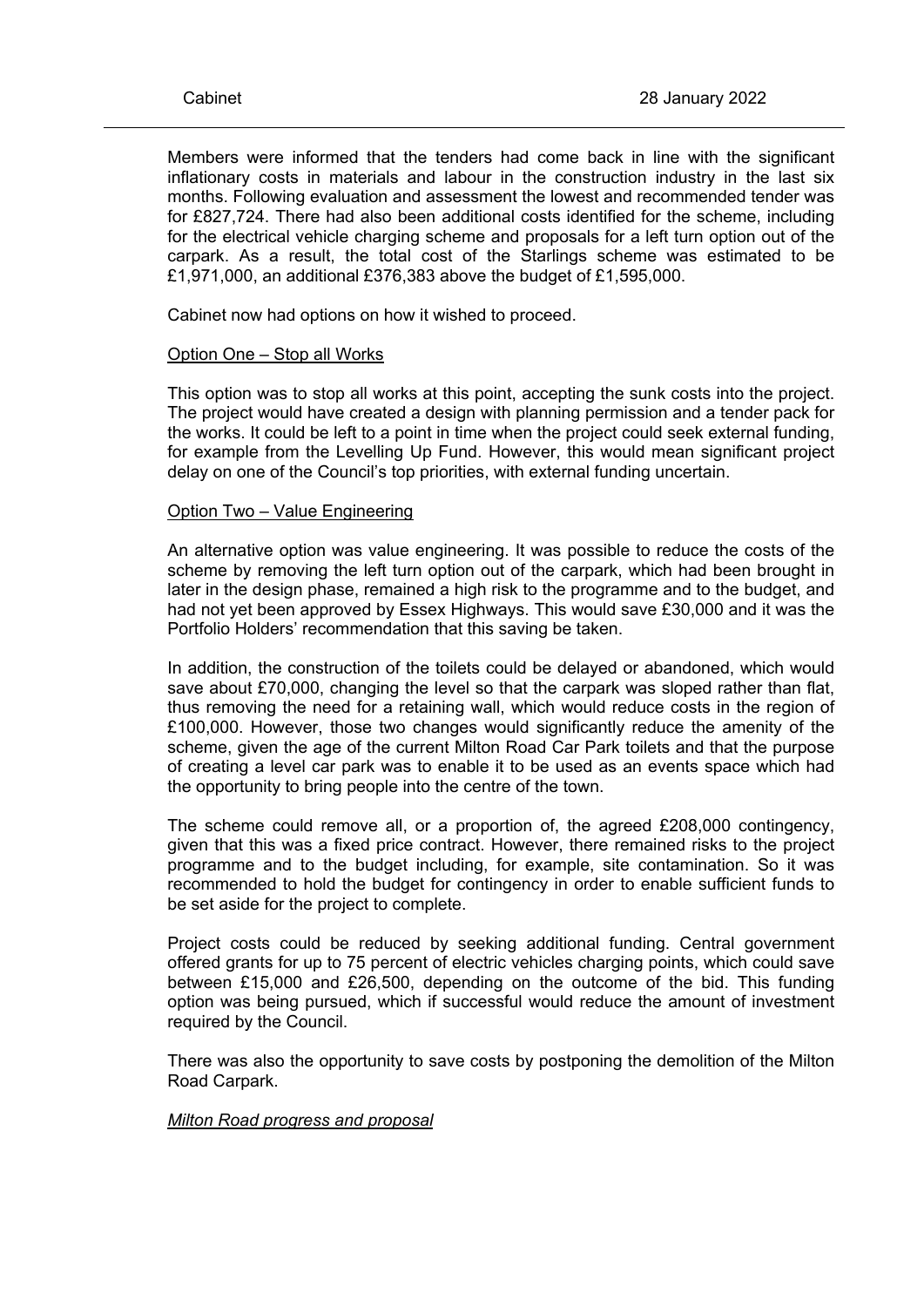Members were reminded that Milton Road Car Park was proposed in the Dovercourt Masterplan to be redeveloped as nine three bedroomed town houses above a shared under-croft car park and 15 public car parking spaces on Bagshaw Road. The aim was for the Council to demolish the carpark and then to dispose of the site for housing to a private sector developer, housing association, or for council-led development to deliver the scheme. £86,000 had been set aside for the demolition of the carpark, with the housing scheme expected to be viable without additional investment, and potentially generate a land receipt for the Council.

The Council had appointed a valuation surveyor in 2017 who had ascribed a value of £120,000 to the Milton Road site. The Council had commissioned a second valuation (in line with protocols for site disposal) with Blackman and Partners Surveyors in April 2020 who had valued the site at £200,000 with outline planning for nine three-storey townhouses. However, the valuation had indicated that for a developer to make an acceptable profit on the development the land value would have to be zero or negative.

Officers had then engaged with eight private developers and five housing associations in the summer of 2020 to consider whether they were prepared to develop the scheme. An option for development was possible at an estimated cost of £455,000 to the Council, including demolition costs, the £200,000 foregone land value, and contributions to public realm, and planning and project delivery costs.

Consideration had then been given to the partial demolition of the existing Car Park site and toilets and for the lower deck to be retained for additional parking. However, Potter Raper had estimated the costs would be £140,000 for this work, significantly over the budget set aside by Cabinet for total demolition of £86,000. Construction cost inflation had increased significantly in the last six months, with the construction elements of the Starlings project nearly 50 percent over budget, and so full demolition was expected now to be over the £86,000 budgeted.

Cabinet could seek to set aside additional funding for the demolition of the upper deck of Milton Road Car Park now, in addition to the investment in the Starling Project. This would increase the amenity of the site and reduce the cost of any future development at Milton Road. However, it would increase the cost of the project now by a further £128,000. Total demolition would be a similar investment, and would reduce the overall number of parking spaces ahead of the completion of the new Starling car park.

Cabinet could alternatively bring forward options for the Milton Road car park once the Starlings project was complete. This would enable the budget set aside for the demolition of Milton Road car park to be invested into the Starlings project to support it to progress now. Once the Starlings project was complete, any spend against the £208,000 Starlings contingency would be known, creating the context for the potential to progress Milton Road. In addition, the potential for external funding from the Levelling Up Fund should also be clearer.

As a result it was recommended by the Portfolio Holders that the Milton Road Car Park be retained in its current form and that at least £74,000 of the funding set aside for demolition be used to reduce the additional cost of the Starlings scheme. Up to £12,000 of the £86,000 budgeted for Milton Road demolition should be used to commission a report to determine the car park's current condition and structural stability and the short/medium term maintenance requirements and costs. A future report would be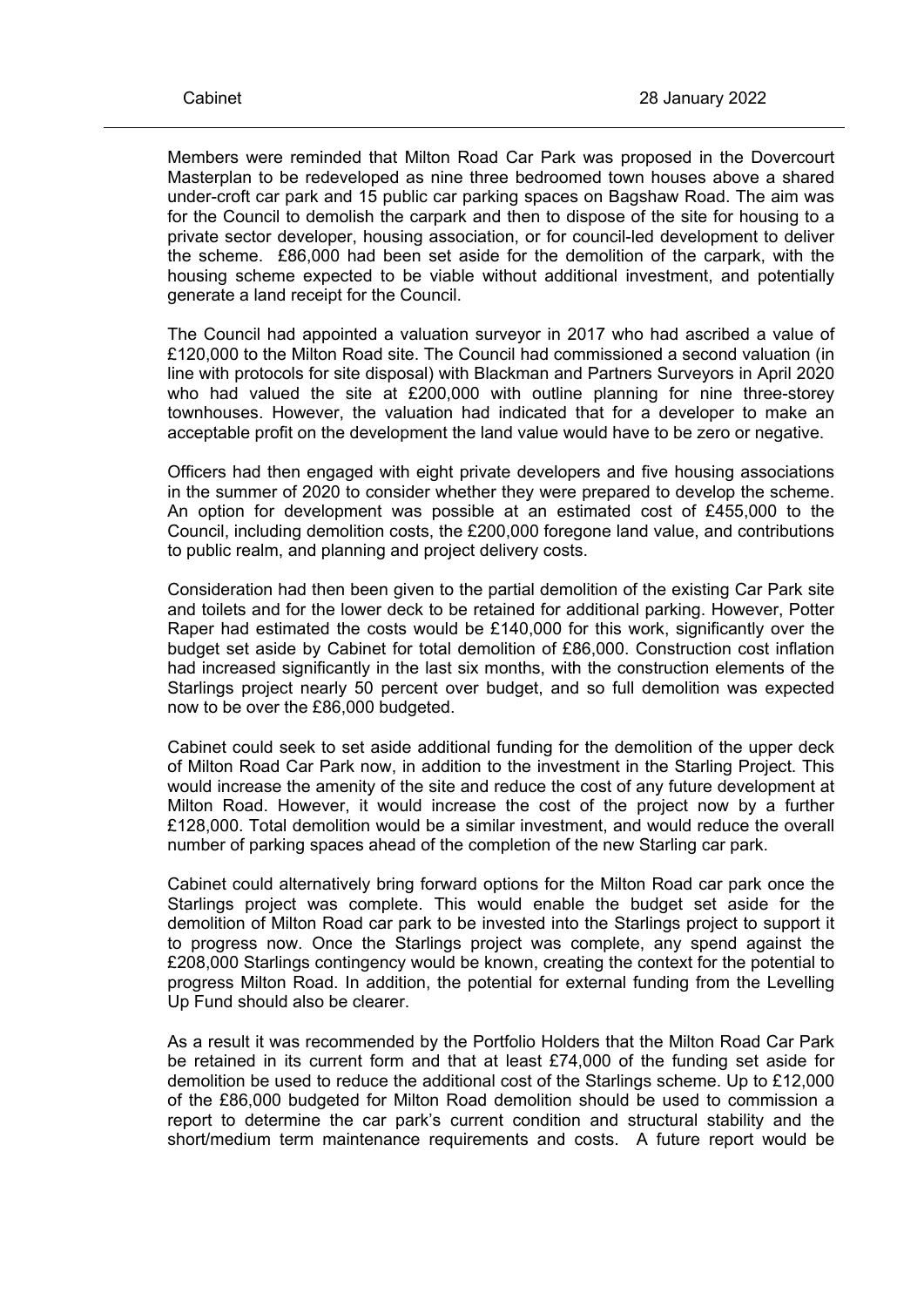brought forward to Cabinet regarding the options for the Milton Road car park in 2022/23

### *Summary of current position*

In summary the Cabinet was requested to approve that at least £74,000 of the £86,000 allocated to the Milton Road Car Park demolition be transferred to the Starlings project, and that the left turn option be abandoned with a further additional sum of £272,383 to enable the current Starlings redevelopment scheme to proceed at a total cost of £1,867,383. This would enable the current tender from the lowest priced contractor to be accepted and appointed to proceed with the works. The Council should also allocate up to £12,000 of the £86,000 currently budget to Milton Road Car Park to obtain an up to date report to determine the condition and future costs and maintenance requirements of the Car Park to enable safe use in an interim period. A report on the future of the Milton Road Project would be brought to Cabinet during 2022/23.

Having considered all of the information and advice contained in the Portfolio Holders' joint report and to enable this matter to continue to progress to a satisfactory conclusion:-

It was moved by Councillor Newton, seconded by Councillor Stock OBE and:-

**RESOLVED** that Cabinet agrees to –

- a) place an additional sum of £272,383 in the Capital Programme from the Business Investment and Growth Fund towards the Starlings Project;
- b) postpone demolition of Milton Road Car Park and bring forward options for the site later in 2022/23;
- c) approve up to £12,000 from the funding allocated to demolish Milton Road Car Park to commission a report into the current condition of the Car Park and its immediate maintenance requirements and costs to safely operate;
- d) the allocation of the remainder of the Milton Road Car Park demolition costs from the original 2019 September Budget to the Starlings project; and
- e) note that Officers will proceed with procurement of the contractor.

## **121. CABINET MEMBERS' ITEMS - JOINT REPORT OF THE BUSINESS & ECONOMIC GROWTH PORTFOLIO HOLDER AND THE HOUSING PORTFOLIO HOLDER - A.6 - JAYWICK SANDS COVERED MARKET AND MANAGED WORKSPACE**

Cabinet had before it a joint report of the Business & Economic Growth Portfolio Holder and the Housing Portfolio Holder (A.6) which sought its approval to allocate a further £254,465 from Tendring District Council's (TDC) New Homes Bonus to the Jaywick Sands Covered Market and Managed Workspace Project given the recent significant increase in construction costs demonstrated by tender returns.

The joint report also sought approval to seek further external funding from partners and to enter into agreement with them to meet the remaining gap in funding for the project.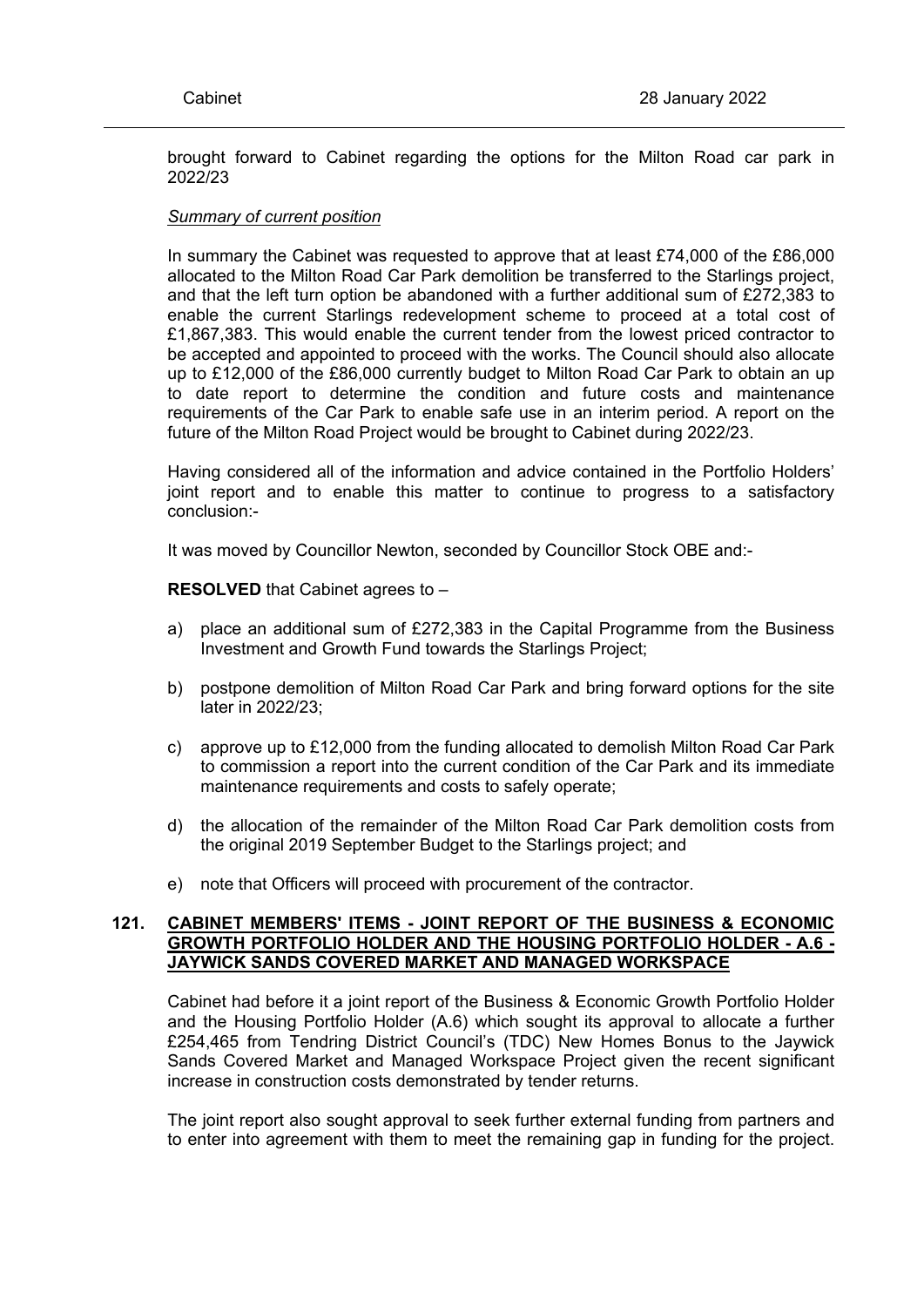Depending on the success of the effort to source sufficient funds, this Council would enter into contract with a construction firm to deliver the project.

Cabinet recalled that it had last received an update on the Jaywick Sands Covered Market and Workspace at its meeting held in October 2021 when it had agreed to grant an exemption to the Council's procurement rules in order to allow a direct award of a service contract for the management of the facility and business support service to the Council's' operating partner, and also agreed that a licence to occupy would enable the most effective project delivery.

That October 2021 Cabinet report had also noted that construction material costs had increased as the country 'unlocked' from Covid-19 and that once the tender prices had come in for construction there was a potential risk that this budget would be insufficient to deliver the project as planned. Cabinet had been informed at that meeting that it would be updated with options if the increase in prices occurred, seeking any necessary approvals.

It was reported that since October 2021 the tender process for the construction of the facility had been undertaken by the Council with its Professional Team: HAT Projects (Architects), Potter Raper (Cost Consultants) and Daniel Connal Partnership (Construction, Design and Management Consultants). On 3 December 2021 the Council's cost consultants Potter Raper had produced a revised cost appraisal based on the Council's tender pack and the latest market information on the cost of materials. This work had indicated that the total construction cost of the scheme had likely increased from £2.1m to at least £2.7m.

Members were informed that, on 6 December 2021, the Council had received tenders from building contractors as part of the Council's procurement exercise, which had come in significantly above the budget, with the lowest tender after value engineering listed at £3,877,239, over £1.1m greater than the cost consultant's recent estimate. This had resulted in a total scheme value of £4,407,182, which was £1.98m over the total budget currently allocated of £2,427,000 to secure delivery.

As part of the tender evaluation process, Potter Raper had been requested to examine and comment on the large discrepancy between their latest cost advice and the prices quoted in the three submitted tenders. It was considered likely that contractors had sought to reduce their risk by cushioning current volatile market prices against materials cost inflation during the nine month delivery phase. It was also noted that whilst the three tenders were significantly higher than the most recent cost estimates, the three returns had all fallen within about seven percent of each other, demonstrating that this range was the price necessary to complete the work in current market conditions.

# Options Available

Cabinet was advised that one option would be to end the project at this point and not to draw down the funding. However, the economic benefits of the project for Jaywick Sands would not be realised as jobs and businesses would not be attracted to that location. In addition, the wider regeneration of Jaywick Sands linked to the Place Plan would be stalled, and the 'sunk' costs in the project of around £300,000 would need to be covered, with no output.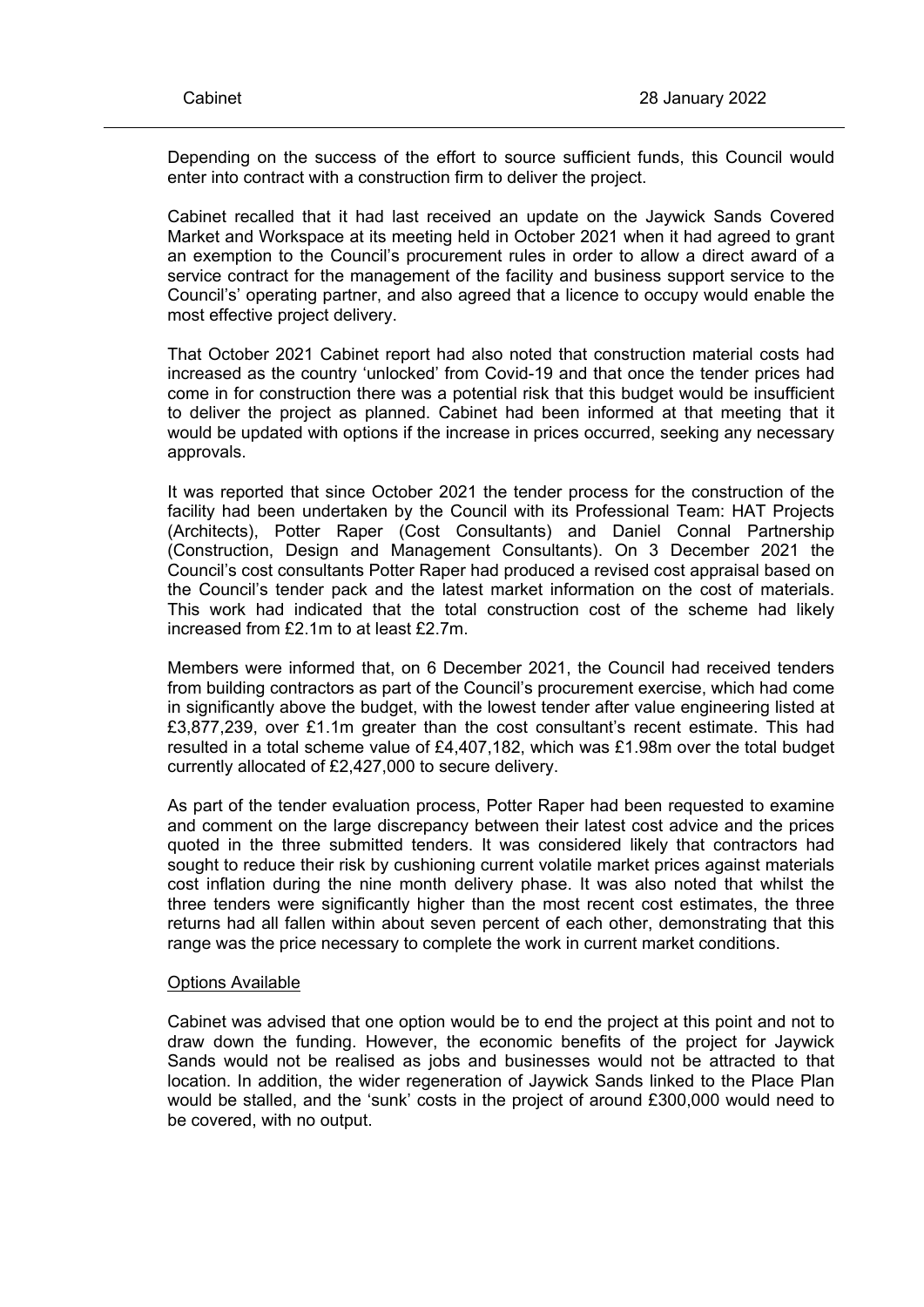It was felt that for the project to proceed, additional funding was required. As the project was within the Housing Revenue Account (HRA), it would be possible, in principle, to adjust the long term HRA business plan to fund the project. However, this would have a significant impact on the proposed current outputs of that business plan, including, for example, the repairs and maintenance of council homes and the planned purchase of new council properties.

Another option would be to allocate Council funding relevant to the HRA to the project, including the New Homes Bonus. It was therefore being recommended by the Portfolio Holders that £254,465 of New Homes Bonus 2022/23 be allocated to the project. This would be in addition to the £105,535 allocated at the start of the project and £45,000 of project costs allocated at the October 2021 Cabinet, for the first year of operation of the managed workspace.

However, despite the additional investment from the Council, a financial gap remained in project costs of £1.68m. Cabinet was made aware that TDC was looking for external funding to meet the gap. The Council had approached the South East Local Economic Partnership (SELEP) and Essex County Council (ECC) for additional investment in the project. It was expected that TDC would receive a response from those partners in early February 2022 whether such further funding was available, which would be within time for the fixed price tenders, which were on hold until 6 March 2022. TDC was also engaging with SELEP on their expectations of the timeline for this project's delivery, given the need to source additional funding to proceed. It was expected that GBF funding could be claimed from SELEP as soon as the build started, which it was recognised would take place now in February or March 2022.

Having considered all of the information, advice and proposals contained in the Portfolio Holders' joint report and to enable this matter to progress to a satisfactory conclusion:-

It was moved by Councillor Newton, seconded by Councillor Stock OBE and:-

**RESOLVED** that, in the event that this Council (TDC) is successful in its pursuit of external funding to meet the shortfall in the Jaywick Workspace and Covered Market project, Cabinet -

- (1) authorises the Chief Executive, in consultation with the Portfolio Holder for Housing and the Portfolio Holder for Business and Economic Growth and the Council's Section 151 Officer and the Monitoring Officer, to enter into the necessary Funding Agreement;
- (2) agrees that the Housing Revenue Account Capital Programme be increased by £1,934,647 to £4,407,000 to be funded by a TDC contribution of £254,465 from the 2022/23 New Homes Bonus and external funding of £1,680,182; and
- (3) notes that, in that eventuality, the Council will proceed to award the contract to construct the Jaywick Workspace and Covered Market project.

### **122. MANAGEMENT TEAM ITEMS**

There were none on this occasion.

#### **123. EXCLUSION OF PRESS AND PUBLIC**